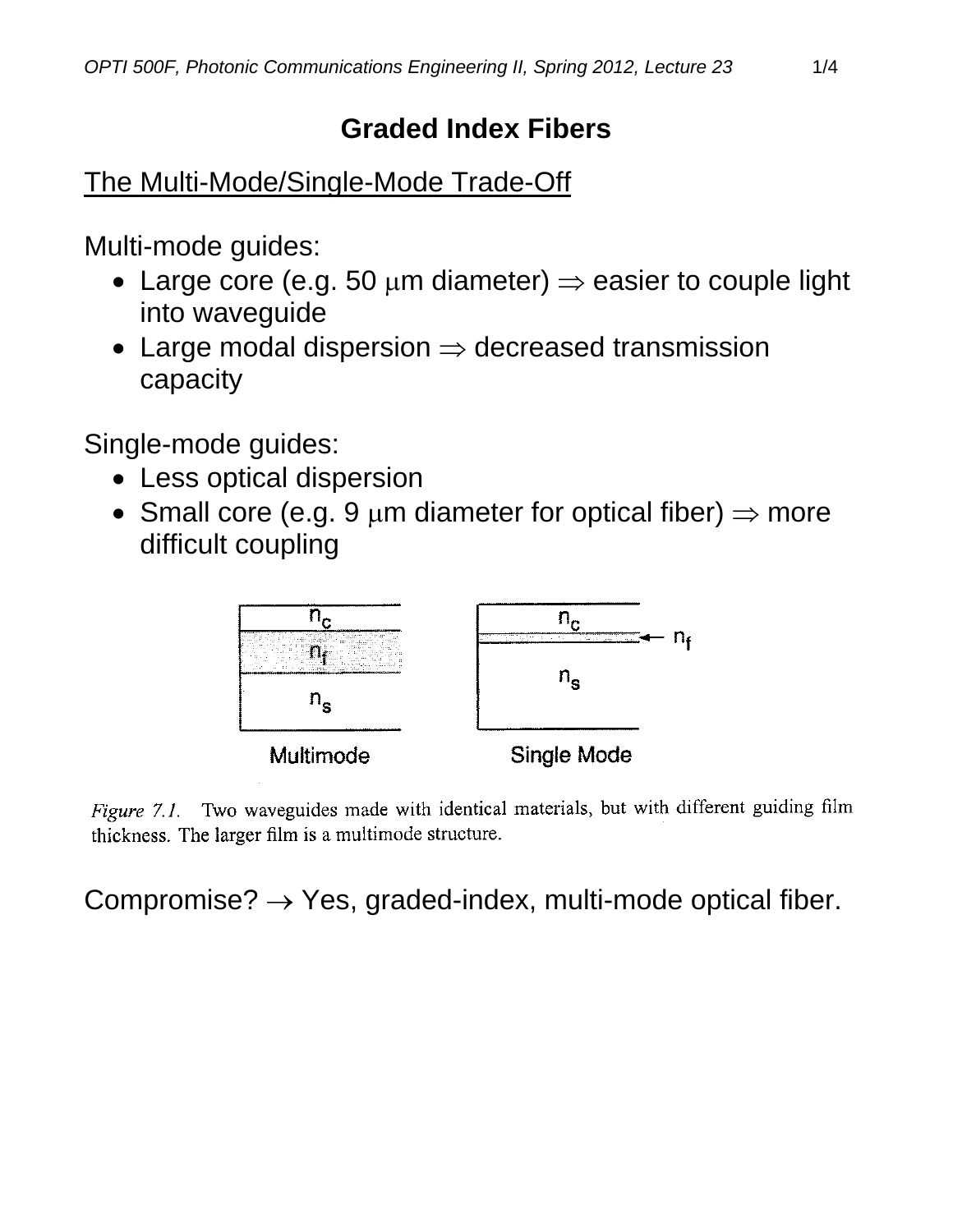

The index profile of a graded index planar waveguide. Figure 7.2.



A graded index material can be modelled as a stack of thin layers, each with index  $Figure 7.3.$  $n(x)$ . Refraction occurs at the interface between two adjacent layers.

## Eikonal Equation:

$$
\left|\frac{d^2x}{dz^2}=\frac{1}{n(x)}\frac{dn(x)}{dx}\right|
$$

Light rays bend towards regions of higher refractive index.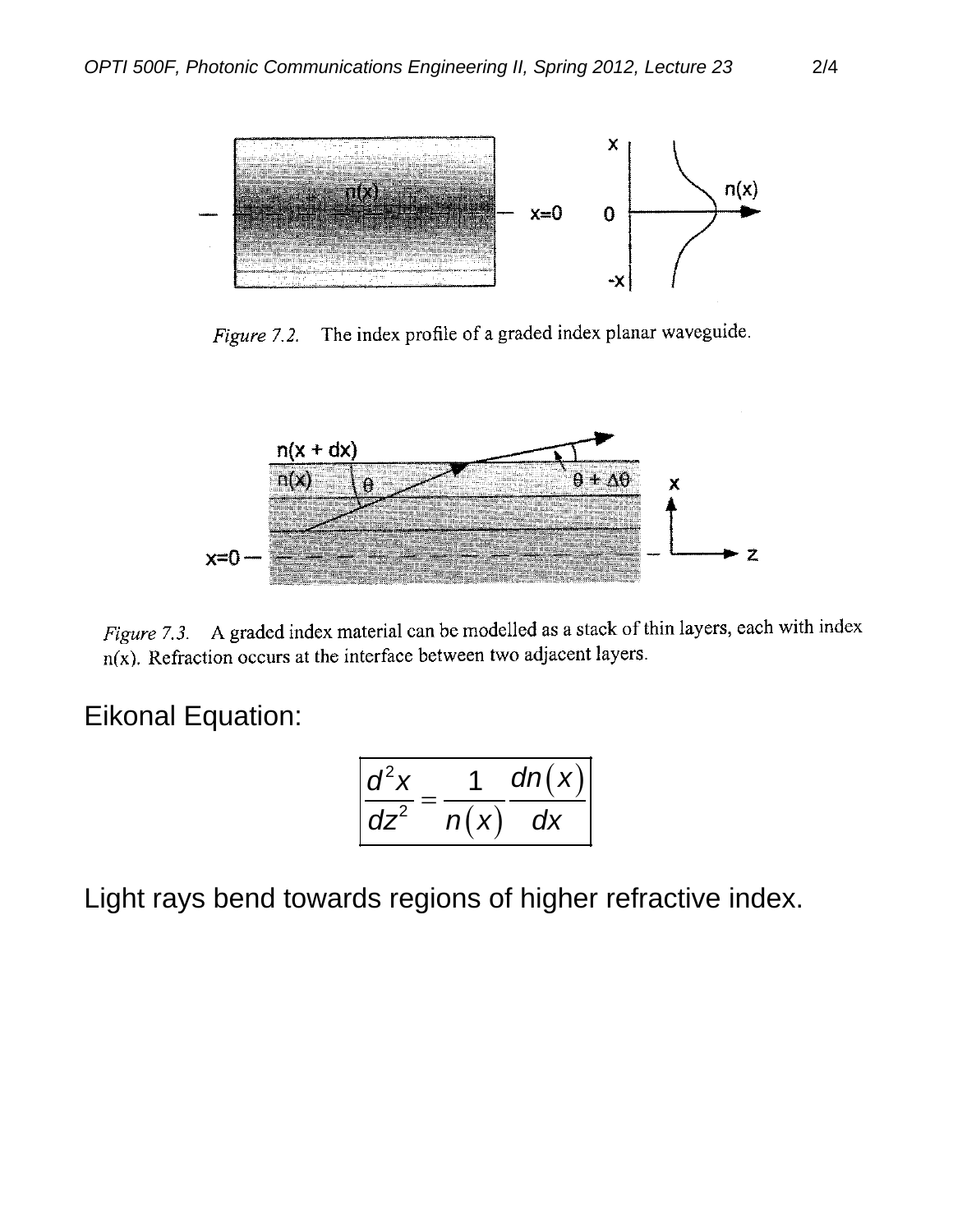

Figure 7.4. The ray path in a parabolic profile graded index.

Reduced Modal Dispersion in Graded-Index Fibers:



(a) Multimode step index fiber. Ray paths are different so that rays arrive at different times.

(b) Graded index fiber. Ray paths are different but so are the velocities along the paths so that all the rays arrive at the same time.

© 1999 S.O. Kasap, *Optoelectronics* (Prentice Hall)